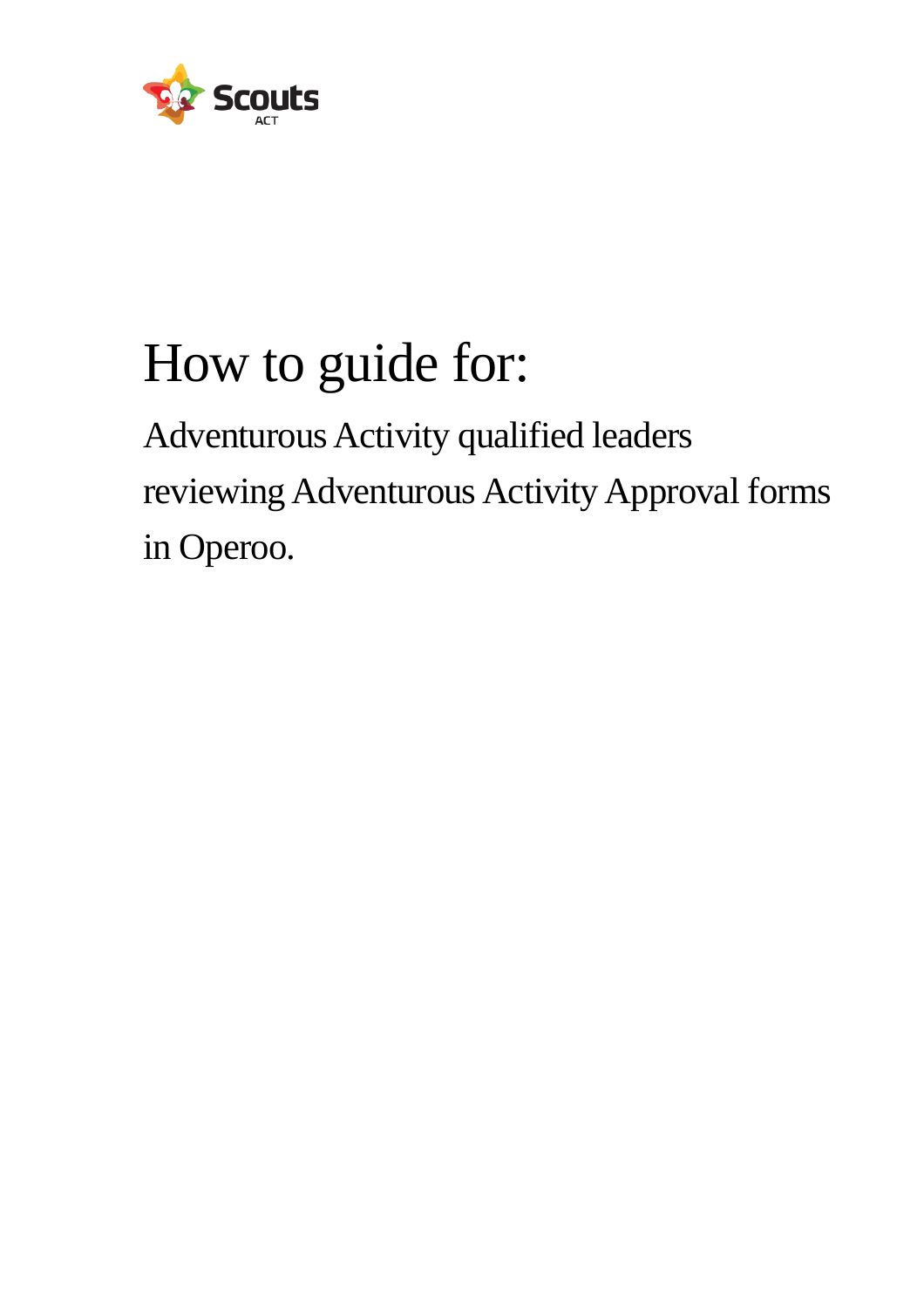

# What does this cover

How an Adventurous Activity (AA) qualified leader can review and approve or reject an AA Approval form in Operoo.

# Background Information

For Adventurous Activities, Section leaders are required to submit a form from the Form Library in Operoo to both their Group Leader and a qualified AA leader. Note, there is a separate form for each type of Adventurous Activity as they have a different set of reviewers/approvers.

| Operoo Home -                                                          |                                                                                                            |                                                                                                                 | ⊕<br>Home                                                                                                                                      | Recent $\sim$                                                                                            | <b>Form Library</b><br><b>News</b>                                                | My Account -                                                                  | Help $\sim$<br>$\mathbf{\Theta}$ Sign Out                                  |
|------------------------------------------------------------------------|------------------------------------------------------------------------------------------------------------|-----------------------------------------------------------------------------------------------------------------|------------------------------------------------------------------------------------------------------------------------------------------------|----------------------------------------------------------------------------------------------------------|-----------------------------------------------------------------------------------|-------------------------------------------------------------------------------|----------------------------------------------------------------------------|
|                                                                        |                                                                                                            |                                                                                                                 |                                                                                                                                                |                                                                                                          |                                                                                   |                                                                               |                                                                            |
| Search Form Library                                                    |                                                                                                            |                                                                                                                 |                                                                                                                                                |                                                                                                          |                                                                                   |                                                                               |                                                                            |
|                                                                        | Submit New Form for Scouts ACT staff                                                                       |                                                                                                                 |                                                                                                                                                |                                                                                                          |                                                                                   |                                                                               |                                                                            |
| <b>Activity Related Forms</b>                                          |                                                                                                            |                                                                                                                 |                                                                                                                                                |                                                                                                          |                                                                                   |                                                                               |                                                                            |
| <b>Scouts ACT</b>                                                      | <b>Scouts ACT</b>                                                                                          | <b>Scouts ACT</b>                                                                                               | <b>Scouts ACT</b>                                                                                                                              | <b>Scouts ACT</b>                                                                                        | <b>Scouts ACT</b>                                                                 | <b>Scouts ACT</b>                                                             | <b>Scouts ACT</b>                                                          |
| <b>Scouts</b>                                                          | <b>Scouts</b>                                                                                              | <b>Scouts</b>                                                                                                   | <b>Scouts</b>                                                                                                                                  | <b>Scouts</b>                                                                                            | <b>Scouts</b>                                                                     | <b>Scouts</b>                                                                 | <b>Scouts</b>                                                              |
| Andrew Gibson<br>Adventurous<br><b>Activity Approval-</b><br>Abseiling | Andrew Gibson<br>Adventurous<br><b>Activity Approval-</b><br>Alpine                                        | Andrew Gibson<br><b>Adventurous</b><br><b>Activity Approval-</b><br>Archery                                     | Andrew Gibson<br>Adventurous<br><b>Activity Approval-</b><br><b>Bushwalking</b><br>(Difficult.<br><b>Extremely Difficult</b><br>and Untracked) | <b>Andrew Gibson</b><br>Adventurous<br><b>Activity Approval-</b><br><b>Bushwalking</b><br><b>Tracked</b> | Andrew Gibson<br>Adventurous<br><b>Activity Approval-</b><br>Canoe/Kayak          | Andrew Gibson<br><b>Adventurous</b><br><b>Activity Approval-</b><br>Canvoning | Andrew Gibson<br><b>Adventurous</b><br><b>Activity Approval-</b><br>Caving |
| <b>START FORM</b>                                                      | <b>START FORM</b>                                                                                          | <b>START FORM</b>                                                                                               | <b>START FORM</b>                                                                                                                              | <b>START FORM</b>                                                                                        | <b>START FORM</b>                                                                 | <b>START FORM</b>                                                             | <b>START FORM</b>                                                          |
| <b>Scouts ACT</b>                                                      | <b>Scouts ACT</b>                                                                                          | <b>Scouts ACT</b>                                                                                               | <b>Scouts ACT</b>                                                                                                                              | <b>Scouts ACT</b>                                                                                        | <b>Scouts ACT</b>                                                                 | <b>Scouts ACT</b>                                                             | <b>Scouts ACT</b>                                                          |
| <b>Scouts</b>                                                          | <b>Scouts</b>                                                                                              | <b>Scouts</b>                                                                                                   | <b>Scouts</b>                                                                                                                                  | <b>Scouts</b>                                                                                            | <b>Scouts</b>                                                                     | <b>Scouts</b>                                                                 | <b>Scouts</b>                                                              |
| Andrew Gibson<br>Adventurous<br><b>Activity Approval-</b><br>Climbina  | <b>Andrew Gibson</b><br>Adventurous<br><b>Activity Approval-</b><br>Cycling Advanced<br>(On-road/Off-road) | <b>Andrew Gibson</b><br>Adventurous<br><b>Activity Approval-</b><br><b>Cycling Basic (On-</b><br>road/Off-road) | Andrew Gibson<br>Adventurous<br><b>Activity Approval-</b><br>Pioneering                                                                        | <b>Andrew Gibson</b><br>Adventurous<br><b>Activity Approval-</b><br>Sailing                              | <b>Andrew Gibson</b><br>Adventurous<br><b>Activity Approval-</b><br>Snorkel/SCUBA | <b>Andrew Gibson</b><br>Adventurous<br><b>Activity Approval-</b><br>Survival  | <b>Andrew Gibson</b><br><b>Incident Report</b>                             |
| <b>START FORM</b>                                                      | <b>START FORM</b>                                                                                          | <b>START FORM</b>                                                                                               | <b>START FORM</b>                                                                                                                              | <b>START FORM</b>                                                                                        | <b>START FORM</b>                                                                 | <b>START FORM</b>                                                             | <b>START FORM</b>                                                          |

AA Approval comprises of 2 approval steps:

- 1. AA qualified leader review
- 2. Group Leader approval

After filling out the form details, the last section asks the leader to select the appropriate approver and reviewer. The reviewer must be listed as a qualified leader for that specific adventurous activity type.

Before submitting a form to an AA Leader for review, it is expected that the leader organising the activity has already been in touch with the proposed reviewer to confirm their availability and

discuss any other questions.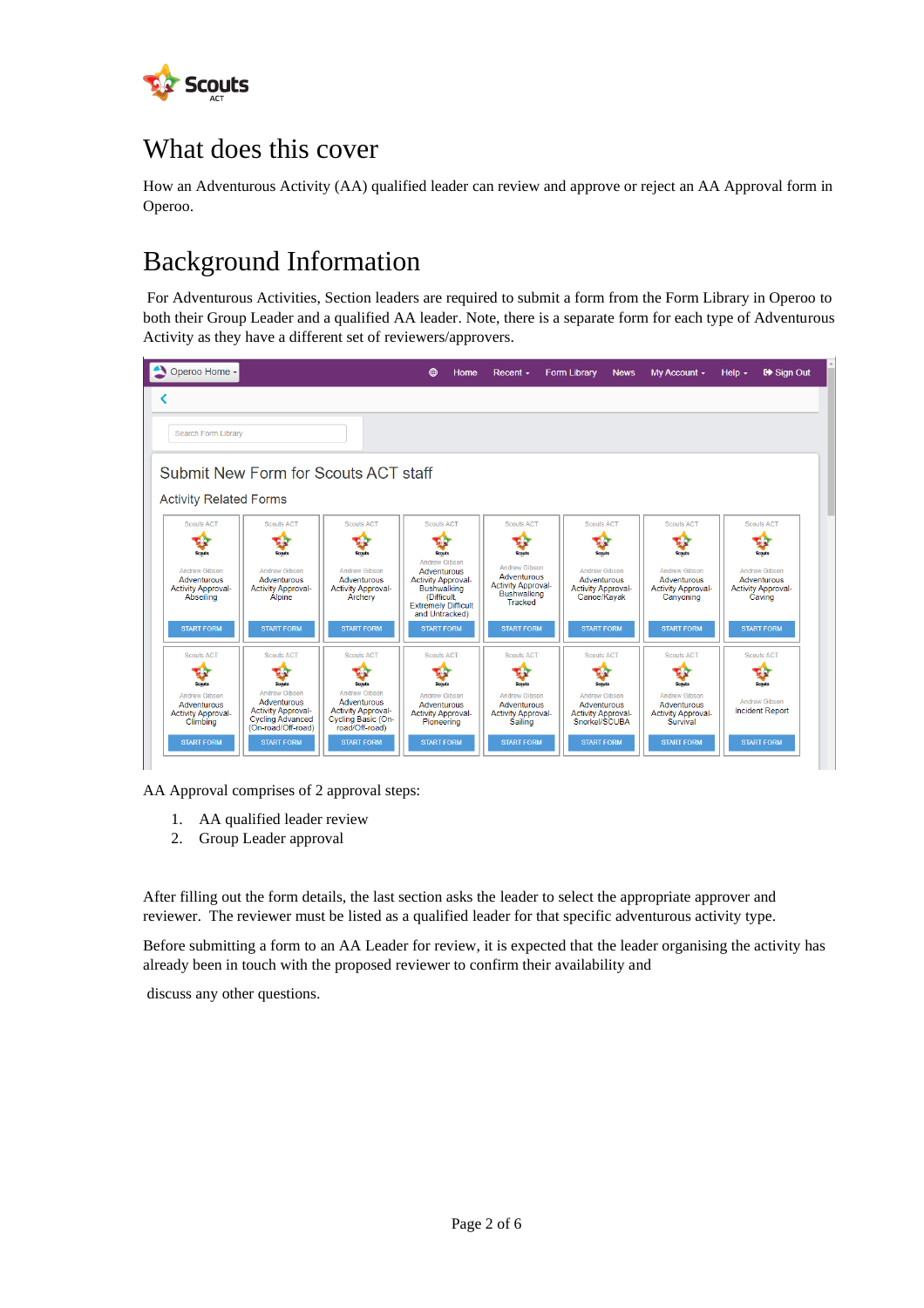

|                                            | Please select the appropriate approvers from the Adventurous Activity Review group below.<br>Before selecting a qualified leader to review this activity, it is best practice to contact them beforehand for their preliminary advice and agreement |
|--------------------------------------------|-----------------------------------------------------------------------------------------------------------------------------------------------------------------------------------------------------------------------------------------------------|
| ◯ Andrew Gibson                            |                                                                                                                                                                                                                                                     |
| O Andrew Palm                              |                                                                                                                                                                                                                                                     |
| Richard MILCZAREK                          |                                                                                                                                                                                                                                                     |
| ○ Samuel Boak                              |                                                                                                                                                                                                                                                     |
| Group Leader or Rover Unit Leader approval |                                                                                                                                                                                                                                                     |
|                                            | Please select the appropriate approvers from the Group Leader or Rover Unit Leader approval group below.                                                                                                                                            |
|                                            | Select your Group Leader. If this is a multi-Group or Branch level activity, please select ACC - Youth Program or ACC Group Support                                                                                                                 |
| ○ ACC - Group Support                      |                                                                                                                                                                                                                                                     |
| ○ ACC - Youth Program                      |                                                                                                                                                                                                                                                     |
| $\bigcirc$ Adam Sheppard                   |                                                                                                                                                                                                                                                     |
| <b>Andrew Gibson</b><br>◯                  |                                                                                                                                                                                                                                                     |
|                                            |                                                                                                                                                                                                                                                     |
| $\bigcirc$ Ayla Jones                      |                                                                                                                                                                                                                                                     |
| ○ Emma Georgiou                            |                                                                                                                                                                                                                                                     |
| $\bigcirc$ Felicity McNeice                |                                                                                                                                                                                                                                                     |
| <b>Hamish McNeice</b>                      |                                                                                                                                                                                                                                                     |
| Luke O'Connor                              |                                                                                                                                                                                                                                                     |
| $\bigcirc$ Rachael Dean                    |                                                                                                                                                                                                                                                     |

Once they hit the "Submit Form" button, you will then be notified via email to review the form.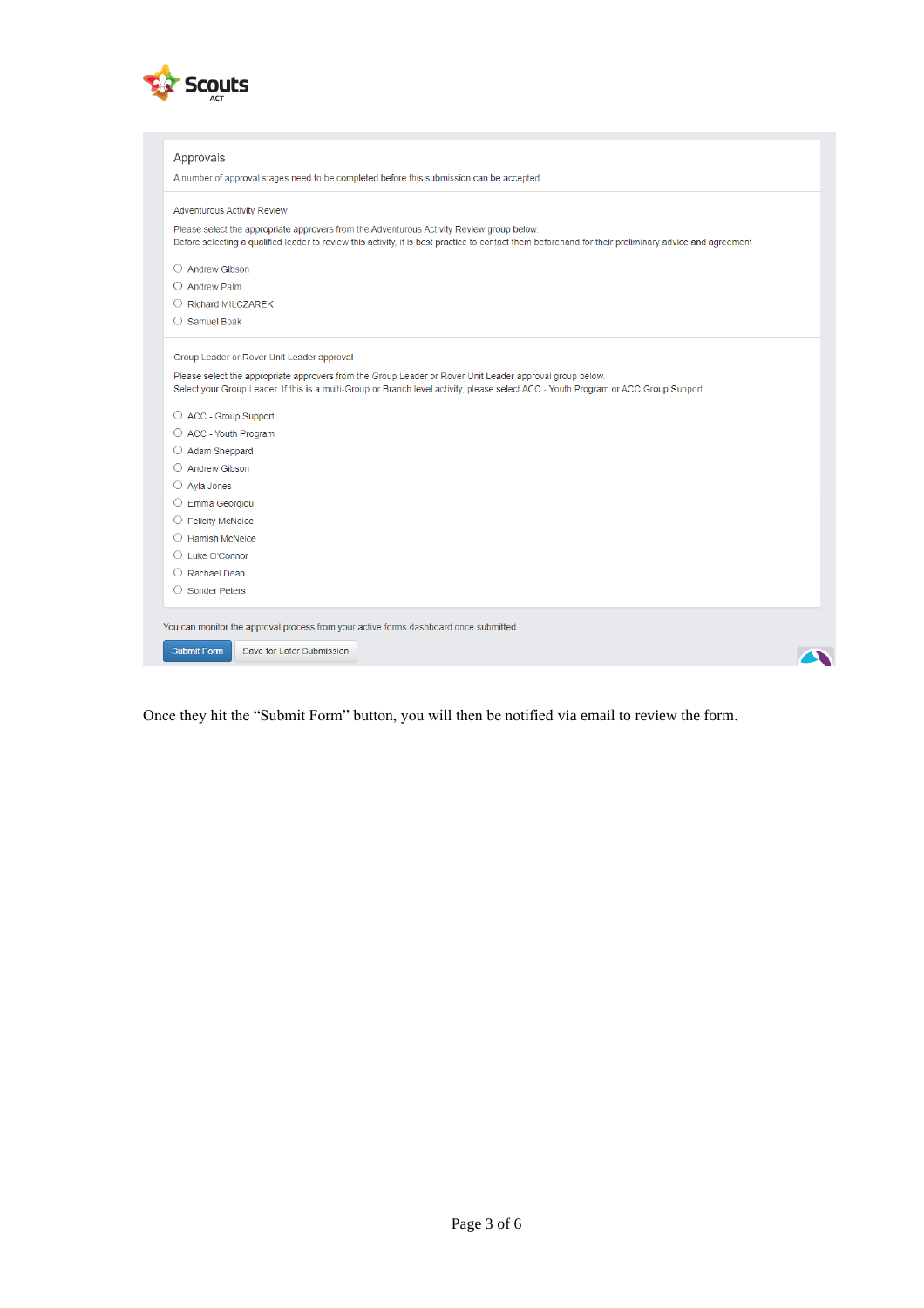

## What are the steps

1. You will receive an email.

This email details the type of form and who sent it to you. Click on the link to access the form.



## 2. Review the form

| Operoo Home - | <b>□ Sign Out</b><br>Recent -<br>Form Library<br>My Account -<br>Help $\sim$<br>Home<br><b>News</b>                                                                                                                                                                                                                                                                               |  |  |  |  |  |  |  |
|---------------|-----------------------------------------------------------------------------------------------------------------------------------------------------------------------------------------------------------------------------------------------------------------------------------------------------------------------------------------------------------------------------------|--|--|--|--|--|--|--|
|               |                                                                                                                                                                                                                                                                                                                                                                                   |  |  |  |  |  |  |  |
|               | Staff eForm Submitted by: Andrew Gibson, andrew gibson@scoutsact.com.au on 16 Dec 2021 at 11:40 AM AEDT<br>This form has the following approvals<br>Adventurous Activity Review<br>2. Group Leader or Rover Unit Leader approval<br>Pending approval                                                                                                                              |  |  |  |  |  |  |  |
|               | This is an Adventurous Activity approval form for Alpine (cross country skiing, snow shoeing, Snowboarding, Snow Play, Snow Shoeing, General).<br>This activity must be conducted under the responsibility of an appropriately qualified Scouting Leader, holding at a minimum a Scout Appointed                                                                                  |  |  |  |  |  |  |  |
|               | Guide qualification.<br>This activity plan will be reviewed by a Scouting Leader, holding at a minimum a Scout Appointed Guide qualification, to ensure the activity planned meets<br>guidelines. All adventurous activity plans must be reviewed by an appropriately qualified Scouting Leader. A Leader holding the appropriate qualification may<br>review their own activity. |  |  |  |  |  |  |  |
|               | Who is 'appropriately qualified'? Always check the Qualified Leaders and Mentors lists on the Scouts ACT website before planning any Adventurous<br>Activity, or commencing an AA approval form. The Qualified Leaders and Mentors list is continuously updated.                                                                                                                  |  |  |  |  |  |  |  |
|               | Adventurous Activities are wide and varied. Scouts ACT has Leaders qualified to conduct activities in the following program areas: Alpine, Archery, Bushcraft,<br>Bushwalking, Cance, Canyoning, Caving, Climbing, Cycling, Kayak, Flying, Pioneering, Sailing, Survival, SCUBA/Snorkelling and 4WD.                                                                              |  |  |  |  |  |  |  |
|               | Please complete a separate form for each activity.                                                                                                                                                                                                                                                                                                                                |  |  |  |  |  |  |  |
|               | If you have any questions please contact the Adventurous Activity team on aa@scoutsact.com.au                                                                                                                                                                                                                                                                                     |  |  |  |  |  |  |  |
|               | Select the type of Alpine activity<br><b>Cross Country Skiing</b>                                                                                                                                                                                                                                                                                                                 |  |  |  |  |  |  |  |
|               | <b>Planned Activity Details</b>                                                                                                                                                                                                                                                                                                                                                   |  |  |  |  |  |  |  |
|               | <b>Activity Description</b><br>Charlottes Pass weekend trip                                                                                                                                                                                                                                                                                                                       |  |  |  |  |  |  |  |

Review the details of the activity (including the Risk Assessment attachment).

Once the form has been reviewed, you can approve or reject (with comments) at the bottom.

### 3. Approve or reject the form

#### Rejecting a form

If you have reviewed the activity and details provided and require changes or are not prepared to approve the activity, check the Reject button and enter a meaningful comment/reason.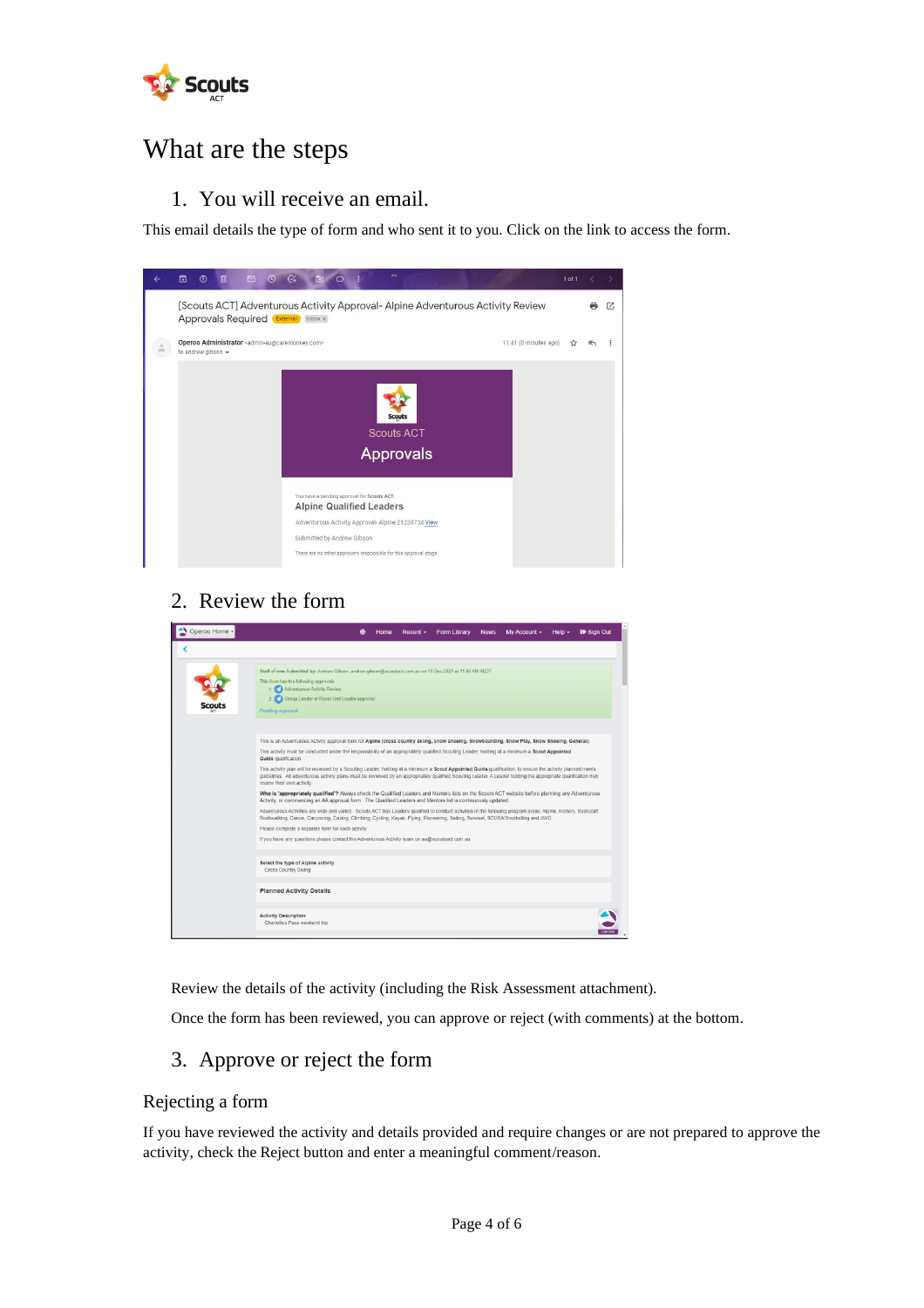

| The nearest hospital is at:<br>Jindabyne                                                                                                                                                  |  |
|-------------------------------------------------------------------------------------------------------------------------------------------------------------------------------------------|--|
|                                                                                                                                                                                           |  |
| Site is accessible by:<br>Car<br>4WD                                                                                                                                                      |  |
| Approvals                                                                                                                                                                                 |  |
| Group Leader or Rover Unit Leader approval<br>This approval is not yet pending due to Adventurous Activity Review not all being approved.                                                 |  |
| Adventurous Activity Review                                                                                                                                                               |  |
| Approve<br>Reject                                                                                                                                                                         |  |
|                                                                                                                                                                                           |  |
| <b>Notes</b>                                                                                                                                                                              |  |
| I think we need to include more consideration for the weather as there is meant to be heavy snow falling this weekend. In your risk<br>assessment can you please consider this and update |  |
| Your Signature                                                                                                                                                                            |  |
| Clear                                                                                                                                                                                     |  |
| Save                                                                                                                                                                                      |  |

When you hit Save, an email will go back to the submitter with your comments. They then have an option resubmit the form with required changes. Once changes have been made, you will receive another notification email to review the form again.

#### Approving a form

Once you have reviewed the activity and are satisfised with the activity and details provided the final step is to forward the form to the Group Leader for final approval, click Approve and then Save.

| The nearest hospital is at:<br>Jindabyne                                                                                                  |              |
|-------------------------------------------------------------------------------------------------------------------------------------------|--------------|
| Site is accessible by:<br>Car<br>4WD                                                                                                      |              |
| Approvals                                                                                                                                 |              |
| Group Leader or Rover Unit Leader approval<br>This approval is not yet pending due to Adventurous Activity Review not all being approved. |              |
| <b>Adventurous Activity Review</b><br>Approve<br>Reject                                                                                   |              |
| <b>Notes</b>                                                                                                                              |              |
|                                                                                                                                           |              |
| Your Signature<br>Clear                                                                                                                   |              |
|                                                                                                                                           |              |
| Save                                                                                                                                      | Δ<br>Live Ch |